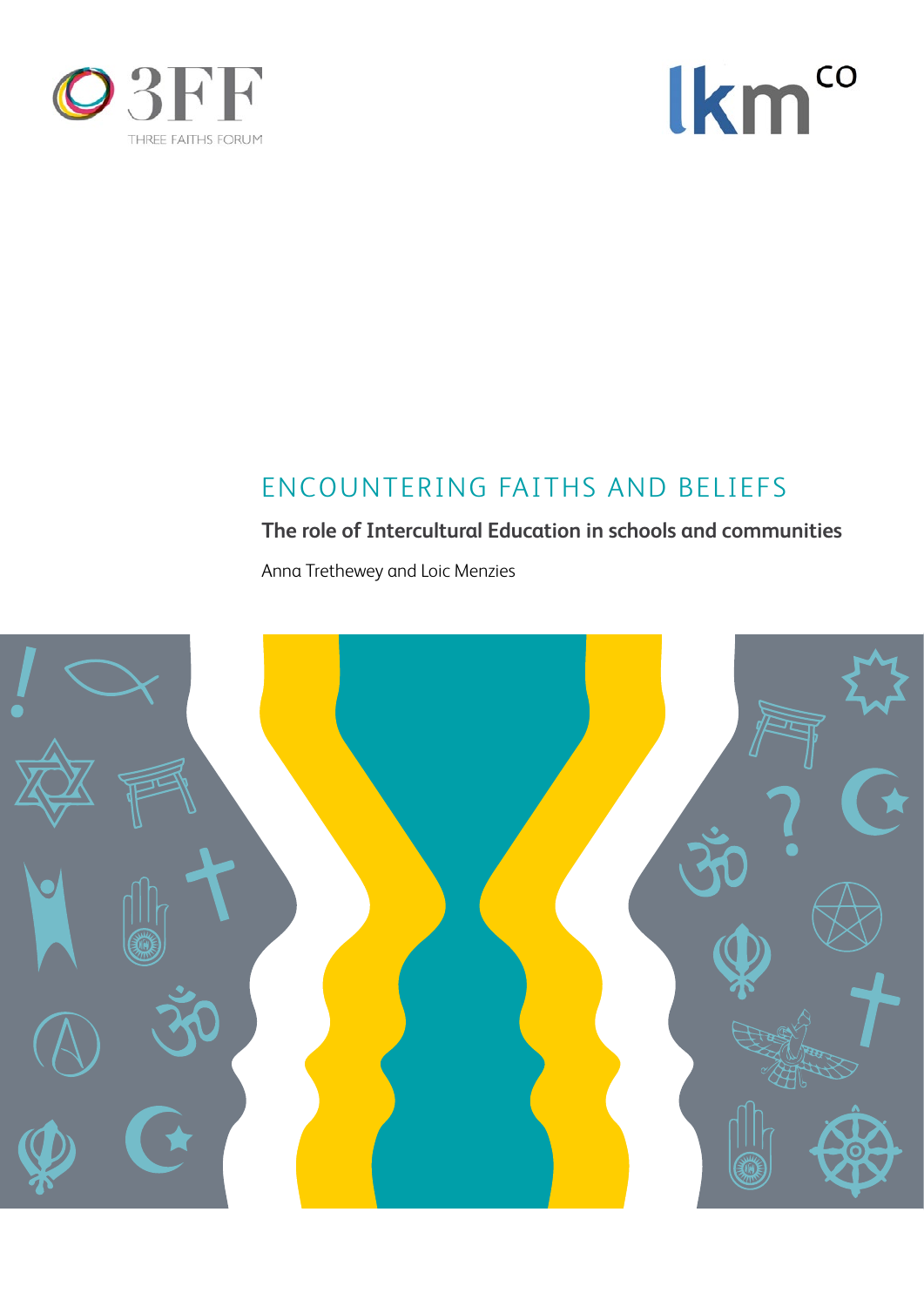

## **About the Authors**

Loic Menzies is Director of LKMco, a Tutor for Canterbury Christ Church University's Faculty of Education and a trustee of the charities UnLtd and sexYOUality. He was previously Associate Senior Manager and Head of History and Social Sciences at St George's R C School in North West London. Before that he was a youth worker involved in youth participation and young person-led community projects. He now specialises in education policy, youth development, and social enterprise. He holds a degree in Politics, Philosophy and Economics from Magdalen College, Oxford.



Anna Trethewey is a Senior Associate at LKMco. She is an experienced teacher and manager and has extensive youthwork experience. Anna specialises in helping organisations at a strategic level, increasing the impact they have on disadvantaged young people. Previously, Anna taught in Lewisham and Norwich and was a learning Associate for Teach First and Christ Church University College. She has worked extensively in youth-work as a co-ordinator of an annual Quaker summer camp for seventy 11-14 year olds and has been a writer-in-residence at a primary school in Slough for Creative Partnerships. Anna holds a first class Honours degree in English and Drama and gained a distinction for her Masters, both from Royal Holloway, University of London.



## **Acknowledgments**

3FF wish to acknowledge the generous support provided by Open Society Foundation for both delivery of programming in Sweden as well as dissemination through this report.

We wish to acknowledge and thank Dr Mark Chater and the Trustees of Culham St-Gabriel's for their generous support of the "Beyond RE" series which was the basis for this report as well as their advice throughout.

We wish to thank Martha Shaw and Goldsmith's University of London Faith and Civil Society Unit for their research report "Beyond RE: Engaging with Lived Diversity – the role of Intercultural Education in schools", which provided the foundations for this report.

We wish to especially thank Daniella Shaw Gabay, former Policy and Leadership Manager at 3FF, for initiating this work at 3FF.

We wish to thank Phoebe Griffith, Associate Director – Migration, Integration and Communities at IPPR for her assistance through the final stages of this publication.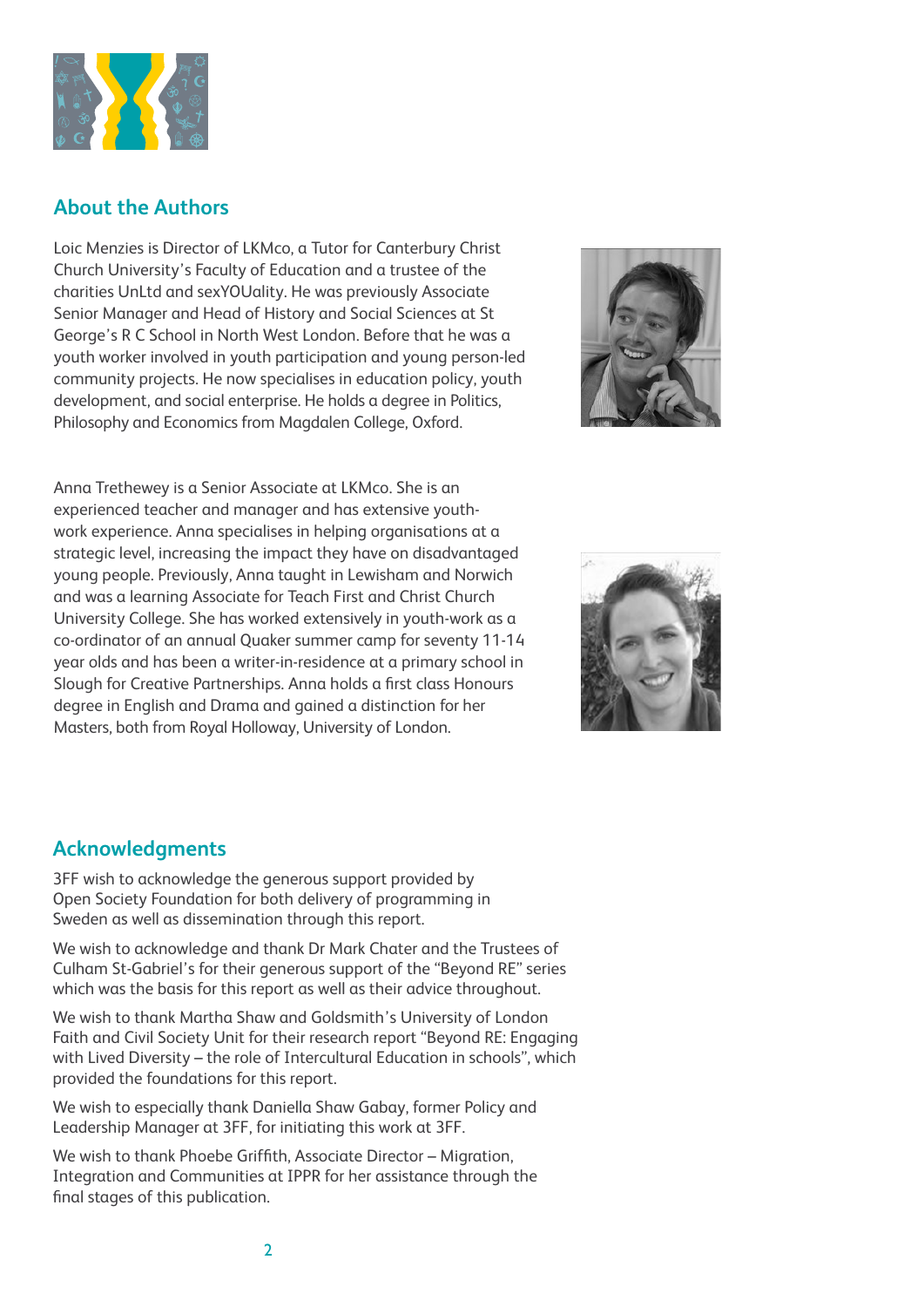

# **Thanks also to those who contributed:**

Jo Broadwood (Talk for Change), Dr Rebecca Catto (University of Birmingham), Dr Jane Clements (CCJ), Aisling Cohn, Debbie Danon (The Smarty Train), Rabiha Hannan (Leicester SACRE), Prof Mike Hardy (Coventry University), Nazia Hussain (Open Society Foundations), Dr Julia Ipgrave (University of Warwick), John Keast, Sarah Koster, Angie Kotler, Dr Joyce Miller (Religious Education Council), Sara Passmore (British Humanist Association), Anneli Radestad (Face to Face, Sweden), Vidhya Ramalingham (IPPR & Institute for Strategic Dialogue), Martha Shaw (Faith and Civil Society Unit, Goldsmiths University of London), Dr Sarah Smalley

# **Many thanks to our Friends and Partners:**

Open Society Foundations Culham St. Gabriels Sternberg Foundation Pears Foundation Tillsamans För Sverige Face to Face (Sweden) Goldsmiths University of London, Faith and Civil Society Unit Schools Linking Network British Humanist Association IPPR RE Council Coventry University, Centre for Trust, Peace, and Social Relations Lastly we would like to thank the staff and Trustees of 3FF for their hard work and continued support, in particular: Yasmeen Akhtar Siobhan Anderson Phil Champain Claire Drucquer Chloe Morley Rachel Silveira

Philip Ybring











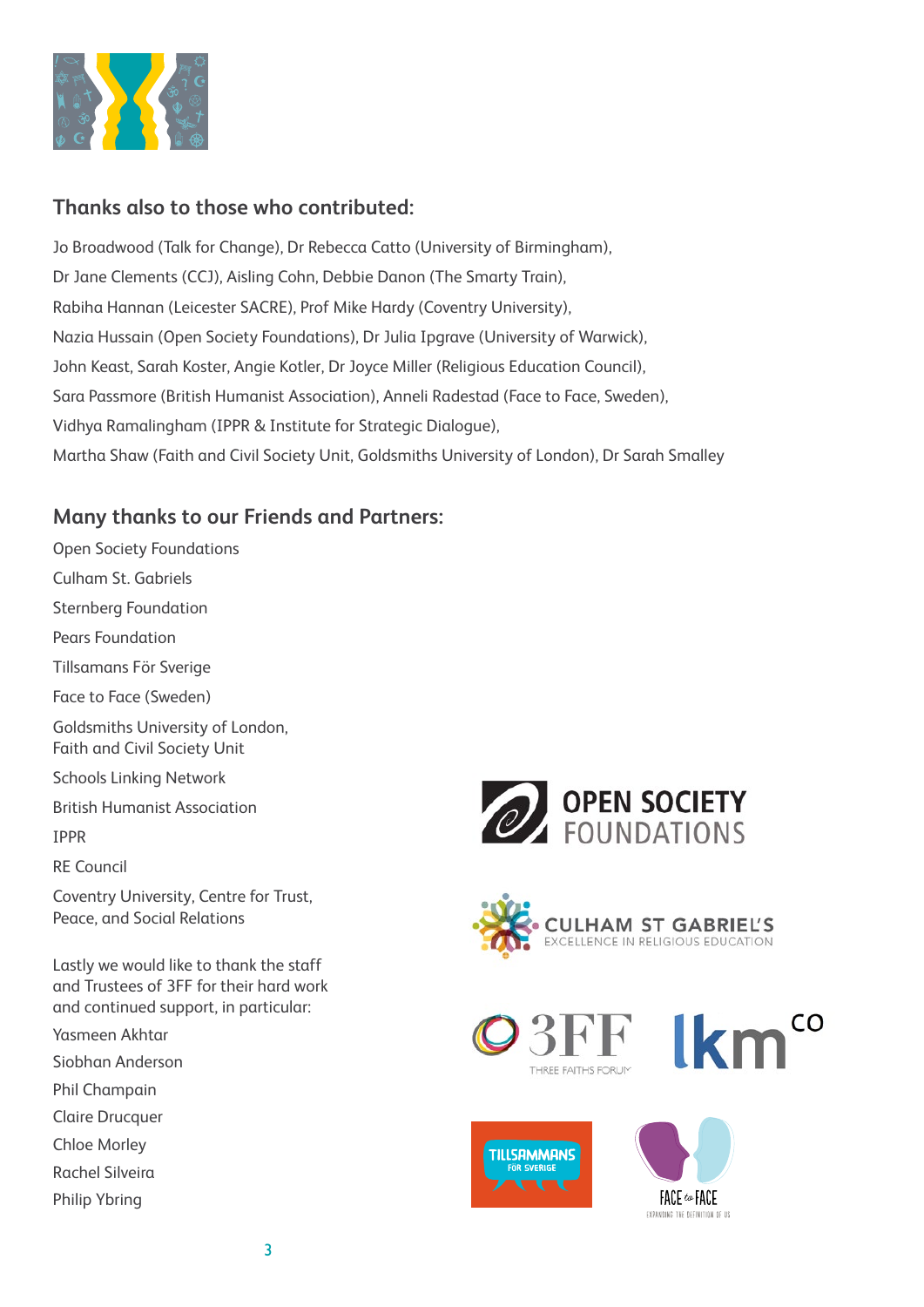

## **Foreword by 3FF Director, Stephen Shashoua**

As one of the UK's leading practitioners of inter-cultural education (IE), 3FF's aim is to educate, encourage and promote understanding between people of different faiths and non-religious beliefs. Much of this activity takes place in schools. We run the largest faith school linking programme in Europe and involve approximately 12,000 people through our UK linking, workshop and teacher training programme each year. Our approaches have been successfully piloted in Sweden and the United States and our models have received increasing recognition from international bodies including the United Nations, as well as from experts in both the religious education and interfaith/intercultural fields.

Our founding premise is that belief is something that is "lived". In other words, how individuals express their personal belief. We therefore focus less on textbooks and abstract theological debates and instead prioritise the simple act of bringing people of different faiths and beliefs together to create connections and enable learning and dialogue. Our belief is that, when properly implemented, this type of work can better interactions, improve skills, and increase confidence, which in turn creates shifts in perceptions, attitudes, and behaviours (an insight that is increasingly backed up by studies by social-psychologists and others).

Nevertheless, we know that there is still a long way to go. Prejudice is taking an increasingly religious turn with both anti-semitism and Islamophobia on the rise across Europe (hate crimes against Jews and Muslims are both at their highest level since records began). Policy approaches have become increasingly prescriptive as mainstream politicians seek to respond to the spectre of the populist movements that are spreading across Europe. This is particularly the case in education where dialogue-based approaches are being replaced by top-down initiatives that prioritise values and assimilation. IE offers a more sustainable, humane and, we believe, effective alternative.

This reports sets out a roadmap for how IE methods and practices could become more embedded in mainstream education and wider community policy. This report is aimed at decision-makers at different educational, communal, and policy levels locally, nationally and internationally. It firstly analyses the implications of recent reforms to community policies and schools for the future of inter-cultural education in the UK. Secondly, it sets out some principles that can help guide the implementation of good IE practice (and help avoid some of the pitfalls) gleaned from learning in both the UK and Sweden. And finally it proposes a series of principles which could make it possible to roll out IE across schools and communities.

This report builds on the report "Beyond RE: Engaging with lived Diversity – the role of Intercultural Education in schools" by Goldsmiths University of London (also commissioned by 3FF and funded by Culham St Gabriel's). We hope these two publications make the case for IE by setting out how it fits into wider development and profiling examples of good work across Europe. IE has many advocates and supporters – from leading scholars and law makers to teachers and faith and communal leaders and groups working on the ground. However, stated support has not translated into concrete policy, funding and widespread implementation. By setting out the methods and principles of IE we hope to ensure that it is not just grown as a practice more widely, but that this is done effectively.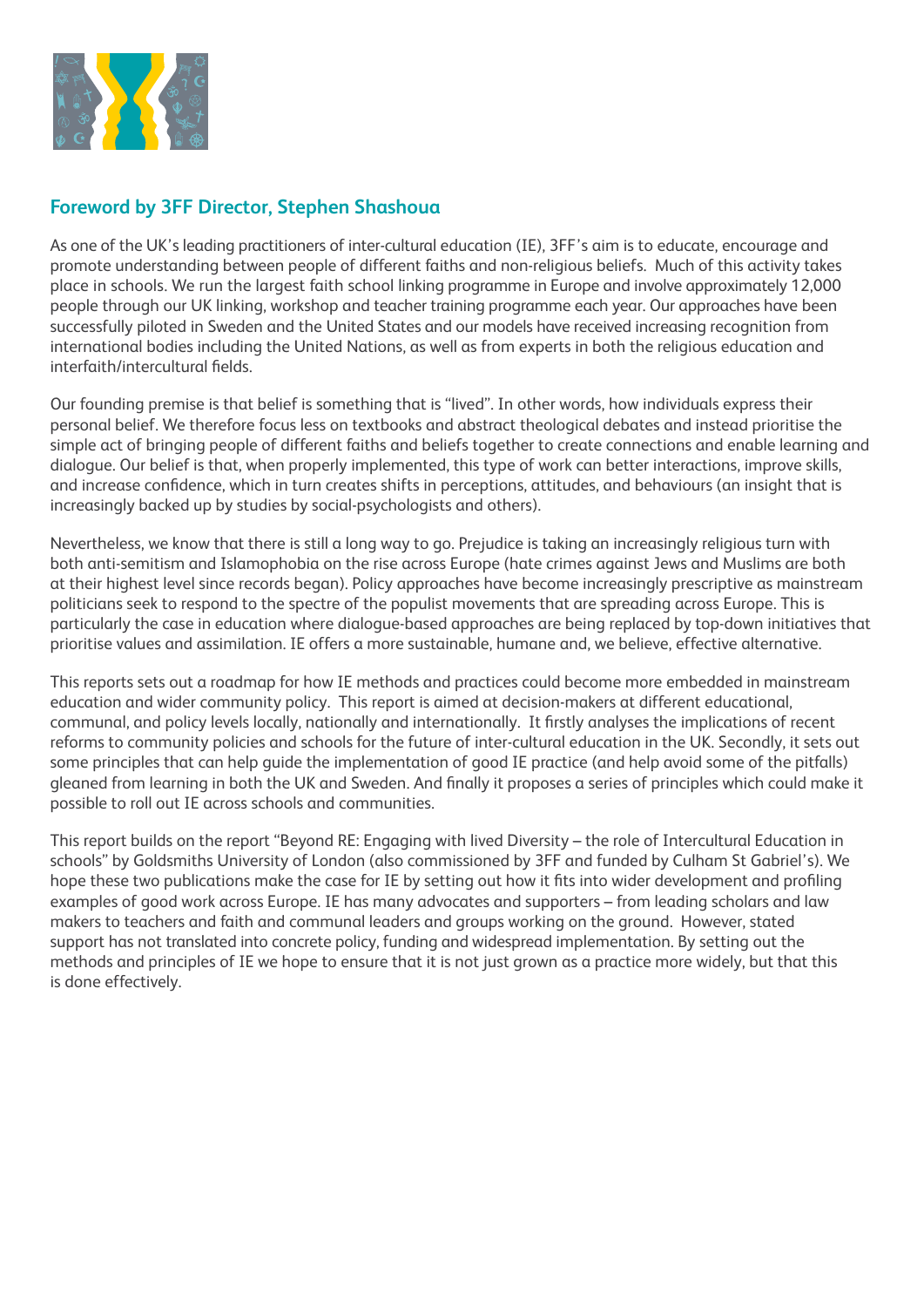

## **Introduction**

The purpose of this report is to outline the key principles of Intercultural Education (IE) and to offer insights into how these principles can be adapted to suit different settings' needs. The report is aimed at school leaders, those delivering intercultural education programmes and policymakers in the fields of integration, community relations and education.

This report's central argument is that approaches to IE need to be flexible enough to adapt to different settings; an IE programme linking schools in urban Leicester and rural Norfolk will look very different to a programme run by a community group in East London. For this reason, this report does not mandate any top down approaches to developing IE; instead, it outlines a set of principles for effective IE and illustrates these with examples drawn from the UK and abroad. The report concludes with five policy principles which would help high quality intercultural education to thrive.

## **Part 1: The case for intercultural education**

#### **1.1 WHAT IS INTERCULTURAL EDUCATION?**

'Intercultural Education' is a style of education which aims to support encounters between people with different beliefs and backgrounds and to promote interaction. IE can take place in schools or more informal community education and youth settings. UNESCO defines Intercultural Education as:

#### *"Equitable interaction of diverse cultures and the possibility of generating shared cultural expressions through dialogue and mutual respect"*<sup>1</sup>

Many organisations in the field approach IE through the lens of faith and belief. The experts we spoke to therefore frequently commented on the 'blurred line' between cultural and faith based interactions with one explaining that one was'part of the other.'

#### **PRACTICAL INSIGHT 1: INTERCULTURAL EDUCATION IN SCHOOLS**

3FF runs an Encountering Faiths & Beliefs Workshop (EFBs) that uses a diverse panel of volunteer speakers to bring their experiences of faith, belief and identity into the classroom. An expert facilitator helps three speakers from different faith and non-faith backgrounds share their personal faith stories and answer pupils' questions.

The project helps young people:

- develop knowledge of different religious and non-religious communities and traditions;
- feel comfortable and confident interacting with people of faiths and beliefs different to their own;
- recognise the value of diversity in British society and to make the most of its opportunities'
- develop a desire to create and sustain meaningful relationships and collaboration with people who are different;
- understand and promote shared values of respect and appreciation for others;
- and have a willingness to identify and challenge discrimination, prejudice or bullying (in themselves and in others)

By using speakers who give nuanced and specific details of their own lived experience and practice, the programme makes high quality intercultural education possible - even in schools that lack specialist staff. The aim is to encourage deep conversations that give lessons real-world significance.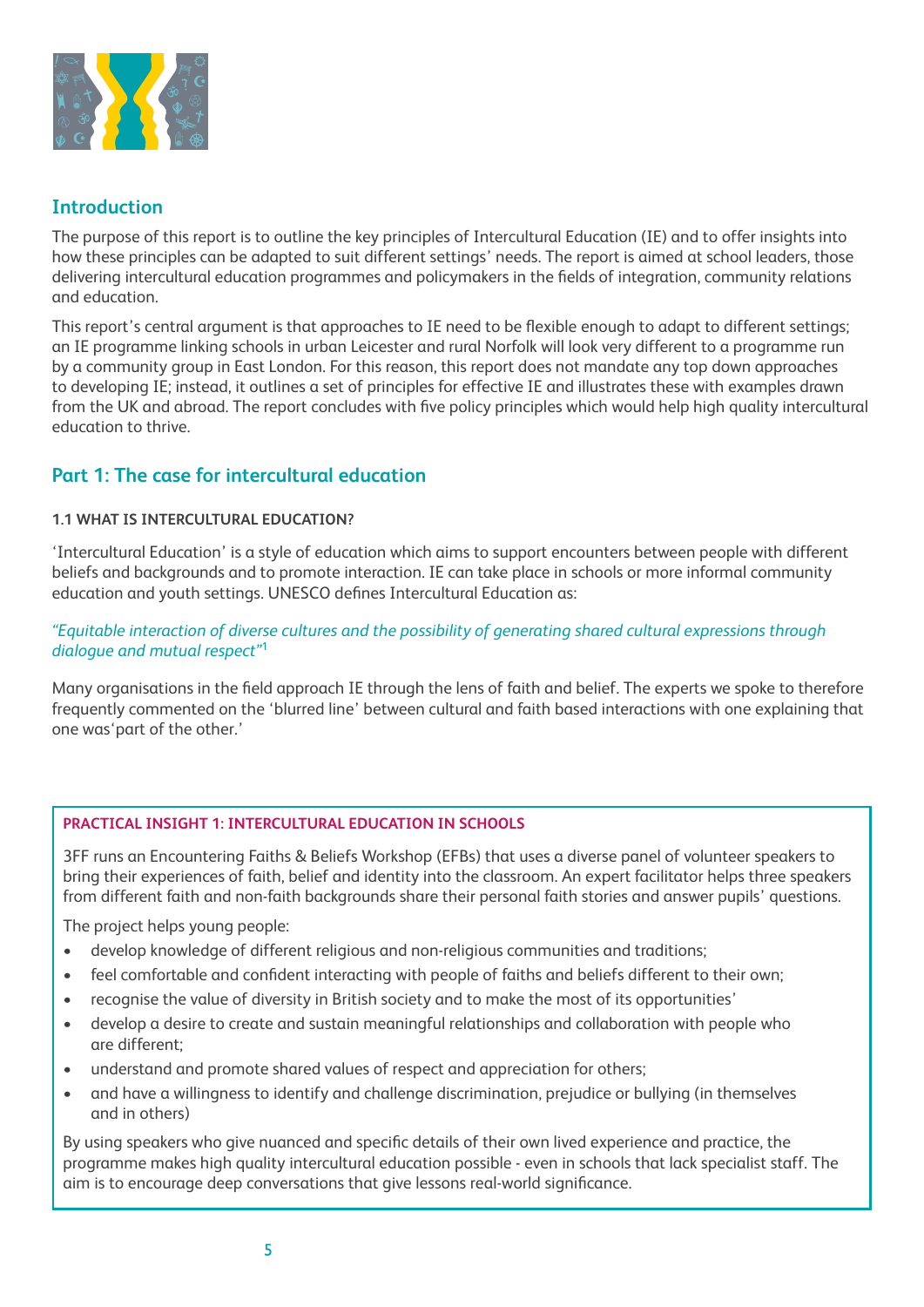

This report, uses the term 'Intercultural Education' (IE) rather than 'interfaith education' in order to highlight 'the complex and multi-layered nature of identity – incorporating culture broadly, as well as faiths and beliefs'<sup>2</sup>. By focusing on people's lived experience of culture and belief programmes like 'Encountering Faiths and Beliefs' (described in Practical Insight 1) helps challenge 'simplistic labels'<sup>3</sup> that compartmentalise people into distinct groups and instead help communities discover common ground. As one Huddersfield Headteacher explained in the 2014 Demos paper "Mapping Integration":

*'Some of our children live their lives without meeting someone from another culture until they go to high school or even the workplace. They can grow up with such a lot of misconceptions and prejudices… Our pupils think it's amazing that they [white kids] like pizza too.'*<sup>4</sup>

## **1.2 Segregation and Intercultural education**

In 2005 Cantle argued that:

*"Segregated' communities are so dominated by particular groups that the possibility of contact with the majority population or another minority group is limited. These 'parallel lives' do not meet, leaving little or no opportunity to explore differences and build mutual respect."*<sup>5</sup> 

However since then, this view has been thrown into question. Burgess (2008) suggests that between 1997 and 2003, segregation in UK schools was "considerable but not growing. "<sup>6</sup> More recent work by Harris (2014) suggests that this continues to be the case<sup>7</sup>. However, as Laurence (2013) explains, segregation can exist even in racially diverse settings with groups living side-by-side but separately - limiting their interactions to a superficial level<sup>8</sup>. This point is further emphasised by the findings of the Social Integration Commission which found that people living in London in fact had the least friendships with people from a different age, social grade or ethnicity $^9$ . Segregation can therefore be a problem both in ethnically homogenous areas and those that appear more diverse.

According to Hewstone and Schmid "positive contact is the essential glue of integration"<sup>10</sup> and studies from the field of social-psychology confirm that contact with people who do not share the same ethnicity or culture is one of the most effective ways of tackling prejudice.

#### **PRACTICAL INSIGHT 2**

The 'Think Project' in Wales supports encounters between young people considered vulnerable to far-right ideologies and people from different faith communities.

*"Rather than simply teaching someone about migration and about the reality of an asylum seeker's life in Britain etc. you create experiences that can shape their world view."* Vidhya Ramalingam

These experiences might include:

- visiting a Polish shop in the neighbourhood to talk to the shopkeeper and learn about their experience coming to the UK.
- bringing an asylum seeker in to talk to young people and break misconceptions.
- involving a youth worker from a Muslim background who has been trained to talk about their identity

*"It's all about relationship building in order to undermine myths rather than simply teaching someone about it from a book. Our research has very much shown that experiential learning is much more effective in changing people's minds"*

Vidhya Ramalingam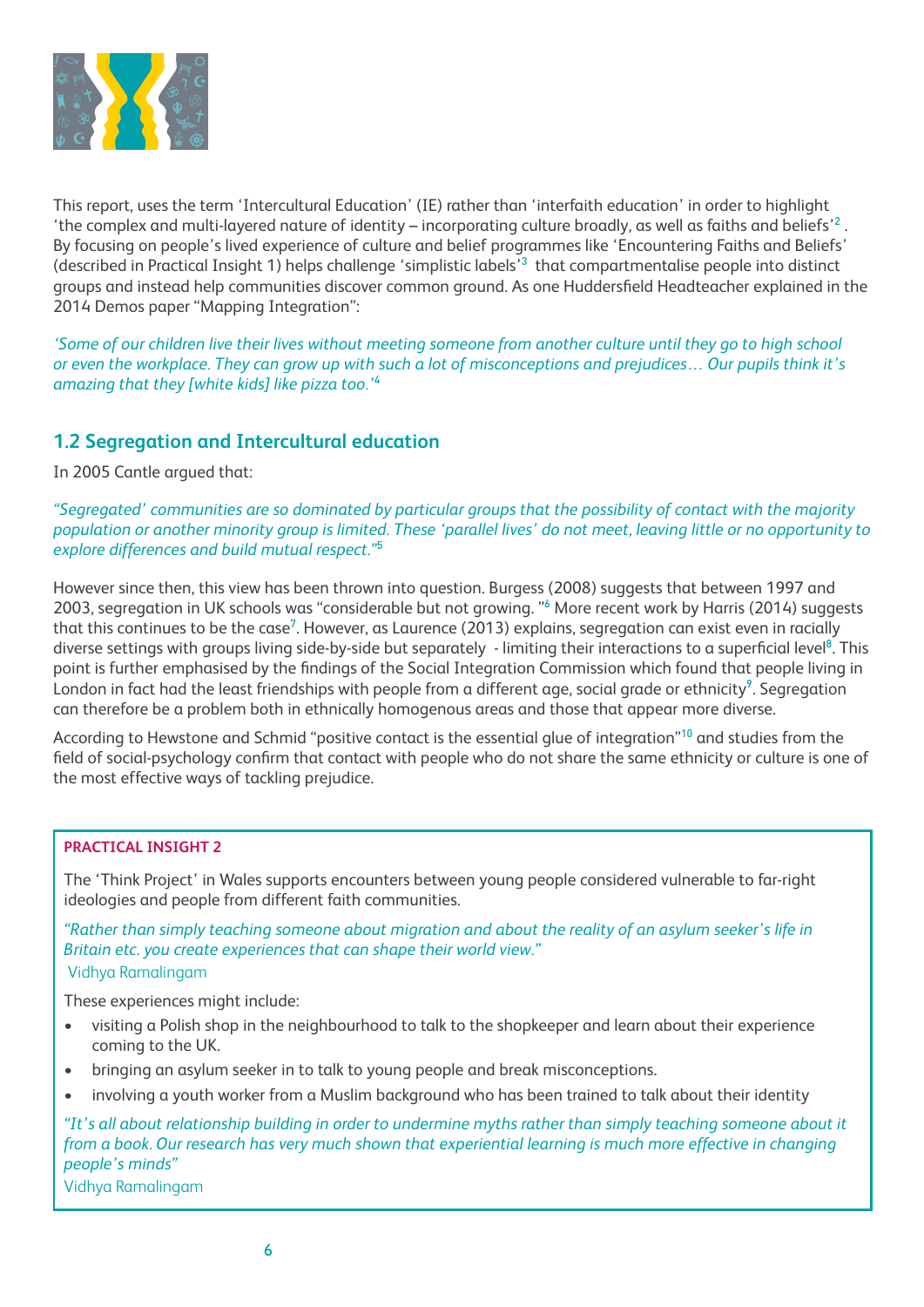

Al Ramiah and Hewstone summarise the views of contact theorists as follows:

#### *"People who engage in intergroup contact… are likely to be less prejudiced toward outgroup members than are those who do not have such contact experiences"*<sup>11</sup>*.*

Expert practitioners interviewed for this report also agreed that positive exposure to difference is the best way of broadening horizons and increasing levels of trust. However, they argued that it is not just the quantity of interactions that matters; effective intercultural education also depends on quality and in particular, on skilled delivery. This report therefore focuses on bringing together expert practitioners' insights in order to set out principles for high quality IE.

## **1.3 The current context for intercultural education**

National context plays an important role in a country's understanding of IE and what might be deemed appropriate differs between countries according to national culture and immigration histories. For example, the so-called Swedish 'culture of consensus' creates a different context for IE compared to French 'laic' secularism which exludes religious education from the curriculum. Meanwhile, countries that have only recently experienced large scale immigration face different challenges compared to those with longer histories of immigration like the UK. It is therefore important to place intercultural education within a national context in order to understand the agendas that shape it.

#### **INTERCULTURAL EDUCATION IN ENGLISH SCHOOLS**

Intercultural Education in English schools can be driven by a range of priorities and curricula including Religious Education, 'community cohesion', British Values and 'preventing extremism'.

Many schools provide some form of intercultural education as part of Religious Education (RE). However although intercultural education and RE have much in common, they are not necessarily synonymous and where IE takes place through RE it places significant emphasis on religious doctrine and the comparative study of religions. Furthermore, the extent to which IE is addressed in RE differs between schools because there is no single national RE curriculum; instead it is decided locally by the Standing Advisory Council on RE (SACRE). Meanwhile academies and free schools do not have to follow the locally prescribed RE curriculum and schools of religious character have different regulations, the situation is also different for independent schools.

Under the 2006 Education and Inspections Act, schools were given a duty to promote community cohesion. This required "Every school – whatever its intake and wherever it is located… (to educate) children and young people who will live and work in a country which is diverse in terms of cultures, religions, beliefs and social backgrounds."<sup>12</sup> Community cohesion was therefore included in the Ofsted framework and schools had to review how they addressed the area whilst inspectors reported on schools' practice. However, following the 2010 general election, the coalition government announced a drive towards 'autonomy' for schools and introduced a slimmed down Ofsted framework which no longer included community cohesion. Instead, the new framework included "spiritual moral, social and cultural education" (SMSC). This might have been fertile ground for IE but Peterson<sup>13</sup> argues that the concurrent shift in focus towards achievement in 'core' subjects like literacy and numeracy took place to the detriment of areas like SMSC: *'Many head teachers and others we talked to were resigned to a feeling that while SMSC development was important in the aims of the school, it was not an everyday concern; or that SMSC provision would never have a more substantial place in schools unless it could somehow be measured and set alongside data on curriculum levels and exam results. This was often despite school leaders doing their very best to hold a space open for promoting pupils' SMSC development'.*

In 2014, the government introduced a new duty to promote "British Values" in response to concerns about segregation in British schools as well as controversial and contested reports of illiberal practices in a handful of schools with large Muslim populations (the so-called Trojan Horse episode). The new duty aims to make pupils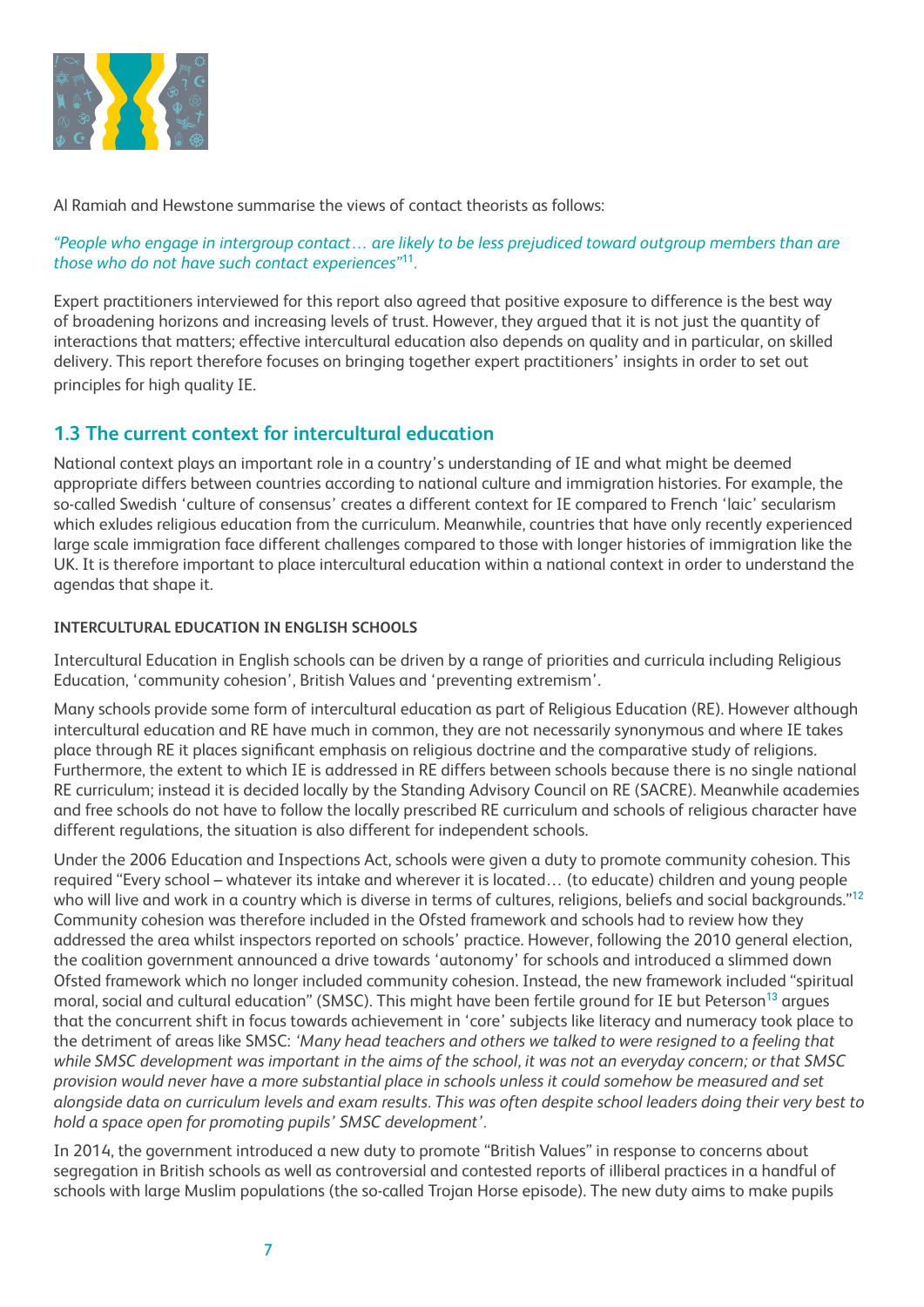

"into citizens who respect difference, who welcome disagreement and who challenge intolerance."<sup>14</sup> It requires pupils to accept and engage with "mutual respect and tolerance of those with different faiths and beliefs"<sup>15</sup>. While the language used is different, schools are once-again being required to foster understanding and tolerance. The response to 'British Values' from teachers and school leaders' has been mixed: Research by The Key suggests that over 70% of school leaders feel that promoting British values is an appropriate role for schools<sup>16</sup> and this view was echoed by teachers interviewed as part of this report. However, concerns have also been raised that Ofsted's approach to inspecting British values has 'moved the goalposts and caused confusion amongst school leaders<sup>17</sup>. Furthermore, whilst many teachers we spoke to welcomed the opportunity to explore identity and values in schools, many are concerned that the title 'British values' implies these values are uniquely British. They fear that this could exclude other nationalities or those with more complex heritage.

The government's Prevent strategy also has implications for IE in schools and recommends that schools should provide a 'safe environment for discussing controversial issues'. However, this too has been greeted with concern in some corners with the National Union of Teachers' 2015 Annual Conference passing a motion stating that "many school staff are now unwilling to allow discussions in their classroom for fear of the consequences."<sup>18</sup> This reflects a fear that 'British Values' and Prevent may in fact close down spaces for discussion.

Given these concerns, IE's potential to create safe spaces in which to explore Britain's values and diversity should be welcomed as a way of strengthening pupils' sense of identity and their ability to relate to others in a sensitive and nuanced way.

## **Part 2: Effective Intercultural Education**

Intercultural education is not without risk. Poor IE can confirm negative stereotypes and assumptions about belief and culture. For example, deliverers of IE have recounted visits from speakers who preached to the audience and simply reinforced stereotypes instead of fostering discussion. In other cases, a faith group had opened up its place of worship to another group only to be refused entry to the reciprocal place of worship and in one episode, parents refused to let their children participate in a visit to a mosque.

#### **PRACTICAL INSIGHT 3**

In one Encountering Faiths and Beliefs session in Sweden a young Muslim woman shared her experience of putting on the Hijab.

The young woman began her story by describing her previous prejudices against the Hijab and how her attitudes changed as a result of interactions with friends. She then recounted her experience when she decided to put on the Hijab and others' reactions to her.

This example highlights the difference between sharing 'lived faith and culture' – an approach that focuses on complexity and empathy, as compared to learning about religious doctrines.

*"It is a powerful story, there are Muslim women wearing a Hijab and the question is how are you curious, how do you get in touch and how can you start asking these questions? In this session their world views and their ideas about some Islamic traditions were really crushed just from this simple encounter and meeting."*  Anneli Radestad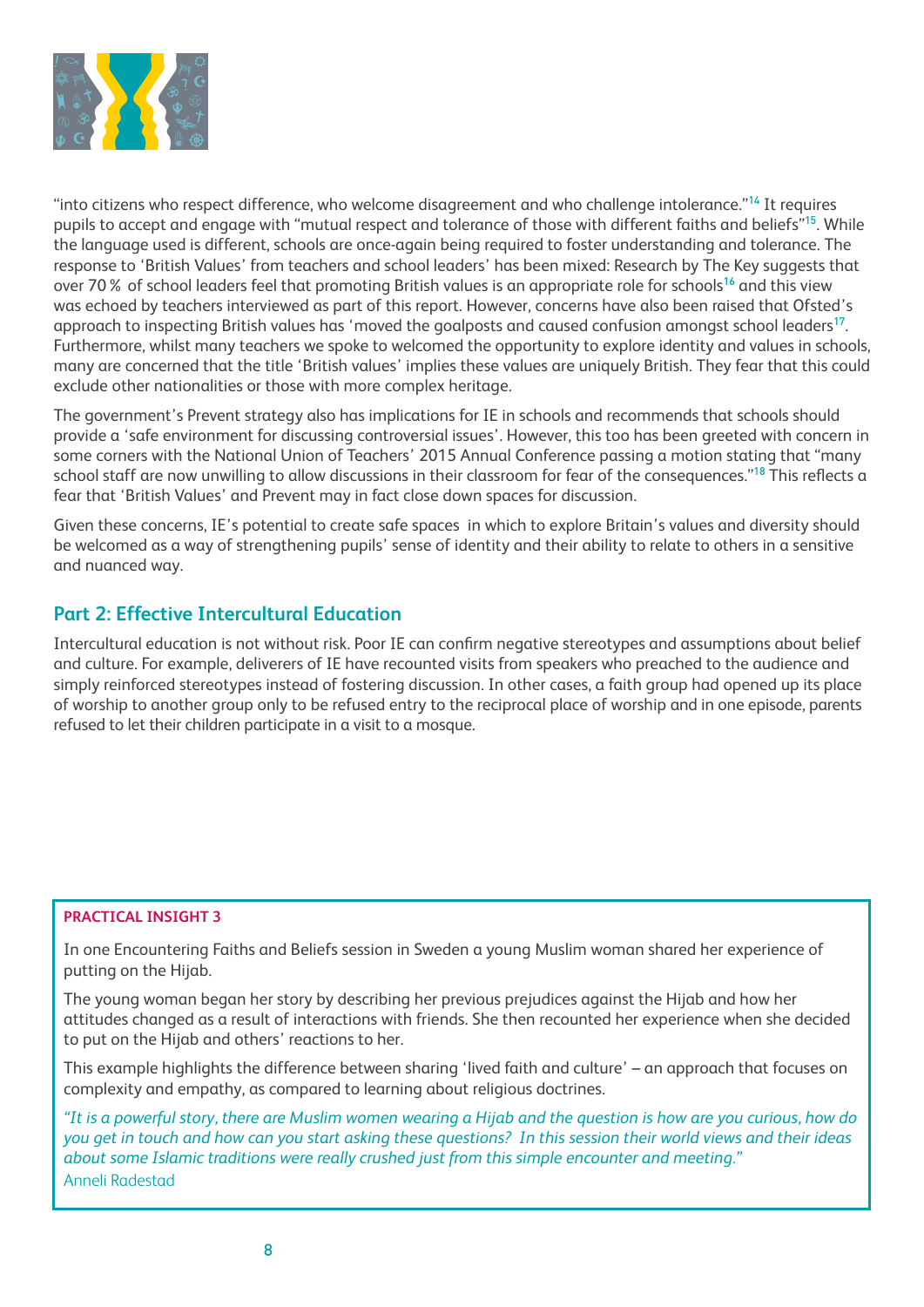

3FF's experience delivering Intercultural programmes in the UK and abroad over the last ten years suggests that training and preparation around the following five key principles can help prevent these problems:

- 1. Teach the tools
- 2. Focus on personal experience as an individual not as a 'representative'
- 3. Foster dialogue not debate
- 4. Tailor the approach to the context and the challenges the community is overcoming
- 5. Support participants to reflect on learning and take it into the wider world

#### **2.1 TEACH THE TOOLS**

People who aren't used to encountering or discussing difference frequently lack the skills to do so in a positive,constructive and safe way. They therefore need to be taught the linguistic and behavioural tools to ask questions and to help participants learn from each other in a non-threatening way. For example, participants should reflect on their existing assumptions about other cultures before the 'encounter' so that they are ready to compare their expectations to the reality they experience.

'The Space' (in which an encounter takes place) is also a key tool in the 3FF methodology. Participants take ownership of the space, maintaining it and ensuring its effective use. Agreeing the terms of engagement in the space ensures everyone is on the journey together and this can happen through a 'Safe Space' agreement. This sets out how dialogue will be conducted and what values people will uphold. It can include:

*"Principles for dialogue and principles for the language that you use when you're sharing a story, when you're answering a difficult question or a common question… Participants have the chance to really think about the effective language and the impact of their prior assumptions on that encounter so that the way has been cleared and awareness has been raised before that encounter happens"* 

#### Tamanda Walker, 3FF

Participants in IE training in Stockholm said that tools like this helped them feel better equipped to 'use personal stories to illustrate aspects of their faith' and more confident about their ability to 'ask questions around faith sensitively and effectively.'

#### **2.2 FOCUS ON PERSONAL EXPERIENCE AS AN INDIVIDUAL NOT AS A 'REPRESENTATIVE'**

Understanding individuals' and communities' cultures and identities involves discovering the stories that have shaped them.

#### *"We all have a story whether you have lived in this county for 150 years or whether you just got off the train. And knowing that story will make us less suspicious of each other"*

Anneli Radestad, Swedish IE practitioner

#### **PRACTICAL INSIGHT 4**

The 3FF workshop, "The Art of Asking" involves students' approaching controversial questions which they may find personally offensive or hurtful. It requires careful facilitation to deal with students' emotional reactions so that they can critically unpack the meaning behind questions. Similarly, in another workshop, "The Art of Empathy", students consider assumptions people make about them and their classmates based on how they look.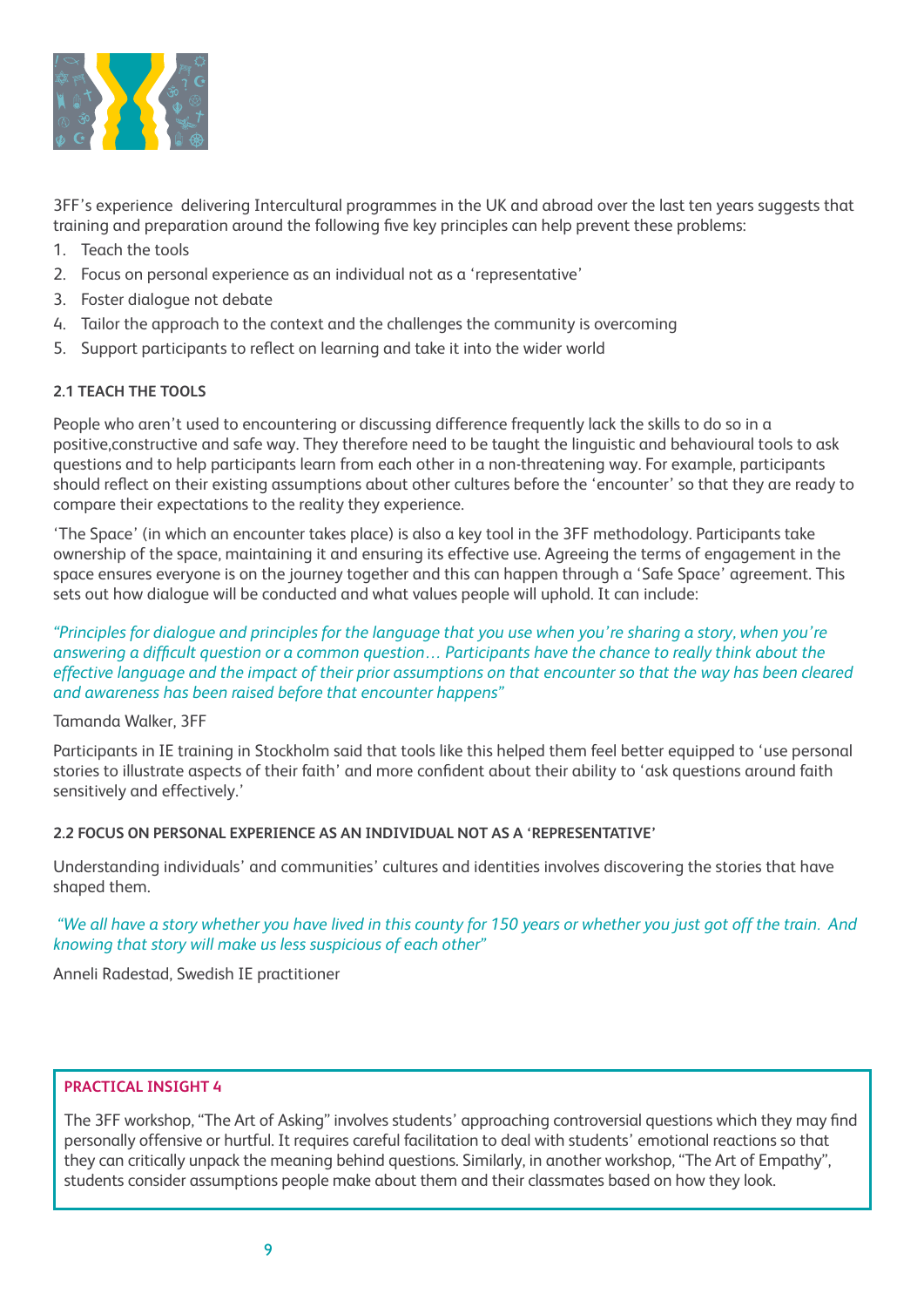

Effective Intercultural Education differs from doctrinal religious education because it happens from a personal perspective with speakers sharing their individual experiences rather than representing a faith or culture as a whole. This ensures speakers are not seen as preaching or proselytising and emphasises the diversity within a faith or culture and the tensions and complexities that come with it. For example, in one of 3FF's schools programme, "Encountering Faiths and Beliefs", speakers share stories which are intentionally personal as in the case of Practical Insight 3, where a Muslim speaker shared how her own faith had developed. This helps emphasise the individual and personal side of people's faith and belief journeys and prompts students to share personal reflections.

*"Speakers have been trained, they create these stories in a way that is both pedagogical and personal but which shows diversity within their own faith… just speaking from your own personal story but at the same time giving an example of someone else close to you, a sibling or friend who might practice the same religion in a different way or interpret it in a different way."* 

#### Anneli Radestad

Many speakers frame their faith stories amongst their many identities, in one case a speaker described herself as 'a mother of two, from north London, working as a nurse, Hindu, and a huge Manchester United fan.' By showcasing the complexity of identity speakers break down the illusion of a single identity.

#### **2.3. FOSTER DIALOGUE OVER DEBATE.**

Focusing on the personal distinguishes discussing controversial issues from debating them. By opening up a space for curiosity and "putting the spotlight on the diversity in the room" participants are encouraged to inquire rather than debate.

*"Part of the oral storytelling is that it is hard to argue with I suppose. You can argue about ideas but here you have a person who is in a real and vulnerable situation sharing their story."* 

Anneli Radestad

#### **PRACTICAL INSIGHT 5**

3FF's ParliaMentors programme brings together students from different faiths and non-religious beliefs who then work together on a social action project. Participants receive support from NGOs and mentorship from an MP or Peer.

As they collaborate to achieve shared goals, participants progress from encounter and knowledge of each other, to acceptance and mutual respect.

As a result of the project, over 80% of participants reported increased confidence in their ability to manage challenging or controversial discussions around faith in a positive way, and over 80% felt their ability to work with people from different faiths and backgrounds increased. Participants talked compellingly about the complexity of identity and difference:

*"Whether it's a religious identity or a cultural identity or a national identity, people will have different identities and I think that's what's great certainly about this country in that so many people from different religions have worked together and come together and that's something I think we need to respect… I think as a society slowly we are moving more towards people being open about their identity whatever that might be. And I think it always is an essential part of any person to understand really who they are"* Programme Participant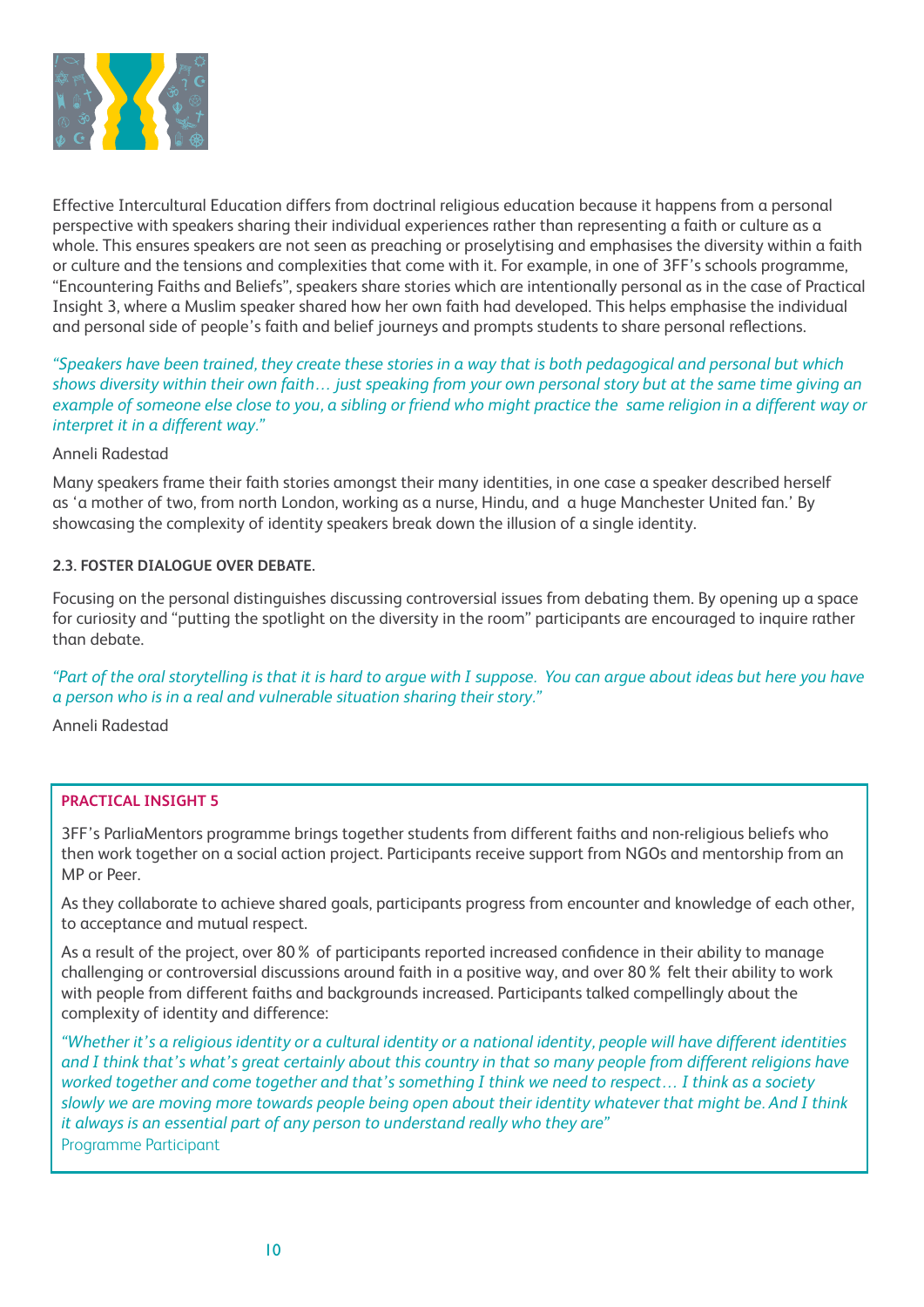

None of this means avoiding controversial issues, indeed 83% of participants in 3FF's 'Parliamentors' leadership programme felt that their 'ability to manage, in a positive way, controversial or challenging discussions about differences between people of different faiths/beliefs' increased as a result of the program. Challenging yet sensitive discussion about difficult or personal topics can then "bring people together across difference".

On the other hand, some experts' approach comes closer to the debate end of the spectrum. For example, Vidhya Ramalingam of the Institute for Strategic Dialogue/IPPR argues that IE involves:

*"Acknowledging and addressing both real and perceived grievances and kind of tackling them head-on rather than letting them simmer" and "taking on the hard debates about current affairs which I think often times people may be hesitant to deal with."* 

#### Vidhya Ramalingam

Ultimately if such conversations are to be constructive rather than threatening and damaging they need to be founded on strong relationships and high levels of trust. Longer term projects can therefore move towards the 'debate' end of the continuum over time. Given this, although short-term programmes present opportunities for encounter and dialogue, IE should ideally be treated as a long-term intervention.

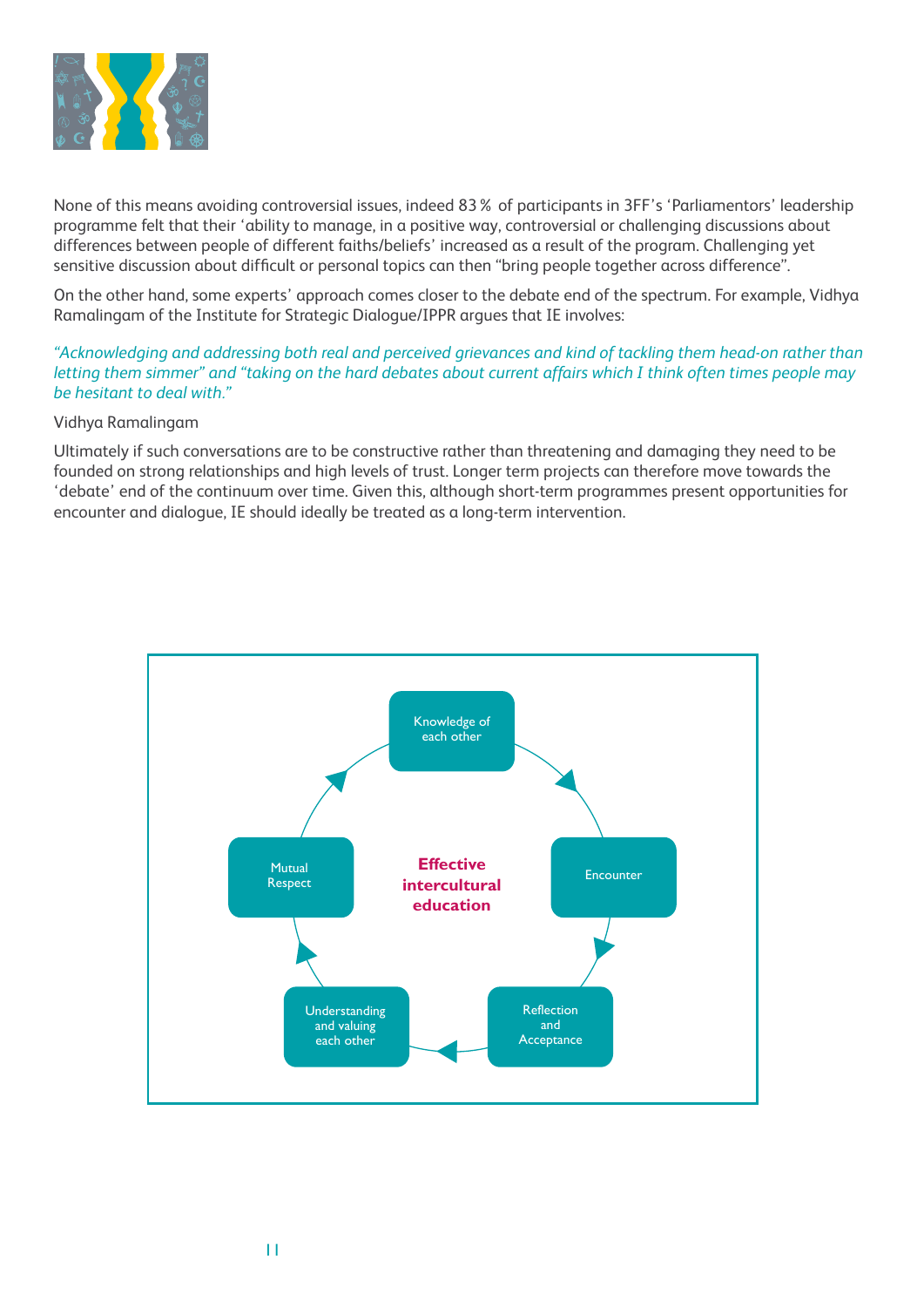

#### **2.4 TAILOR THE APPROACH TO THE CONTEXT AND THE CHALLENGES THE COMMUNITY IS OVERCOMING**

Practitioners of IE speak of the importance of tailoring the approach to a local context. For example, 3FF facilitators emphasised that when working in Malmö, Sweden they had to take into account the fact that a local mosque had recently been subject to several arson attacks. In this context, it was important to select 'safer' topics to start with before moving onto open discussion around belief and identity. Given the need to respond to context, an 'off the shelf approach' to Intercultural Education is inappropriate. Instead, the key principles set out in this section should be applied differently in each setting in a way that is informed by local context, cultural norms and context specific interpretations of language.

Levels of diversity in a community also affect how IE should be delivered: whilst areas with diverse pupil intake but low levels of intercultural contact may need to focus on supporting and encouraging interaction, more monocultural areas need projects like cross-school linking if contact is even to be possible.

#### **2.5. SUPPORT PARTICIPANTS TO REFLECT ON LEARNING AND TAKE IT INTO THE WIDER WORLD**

Following an encounter, participants in IE need to be given space to reflect on what they have learnt. This gives them the opportunity to internalise ideas and new behaviours and to decide how they will apply them in the future. For example, one interviewee argued that conversations between young people frequently get 'shut down' "by pigeonholing [a young person] into their attitudes' and labelling them as racist". IE should instead equip young people with the skills to challenge misinformation and prejudice through dialogue.

Ultimately, reflection lays the ground for participants to sustain their interactions in every-day, unmoderated settings. This is particularly important given that research shows that even when people have contact with each other in certain public spheres, this less frequently translates into the private or social sphere.<sup>19,20</sup> As Radestad explains:

*"If people were more curious and got these tools to communicate around sensitive topics in a respectful way, these conversations wouldn't just take place in the intercultural workshop. They would take place between students themselves. [We need to reduce] the barriers to just ask that first question of 'Hi, where are you from?' In Sweden if you start doing that people think you are crazy".*

Anneli Radestad

#### **PRACTICAL INSIGHT 6**

The Coopers' Company and Coborn School won the 2013 TES Humanities prize for its RS department's work on inter-faith dialogue.

Students participate in video conferences with students around the world and explore intercultural issues in their Philosophy for Children lessons. The school has also worked with the Tony Blair Face to Faith Foundation and the school holds a monthly Inter Faith Forums at which philosophical, ethical and theological questions are discussed. The RS department also organises trips to different communities and places of worship as well as welcoming visitors from different faith backgrounds.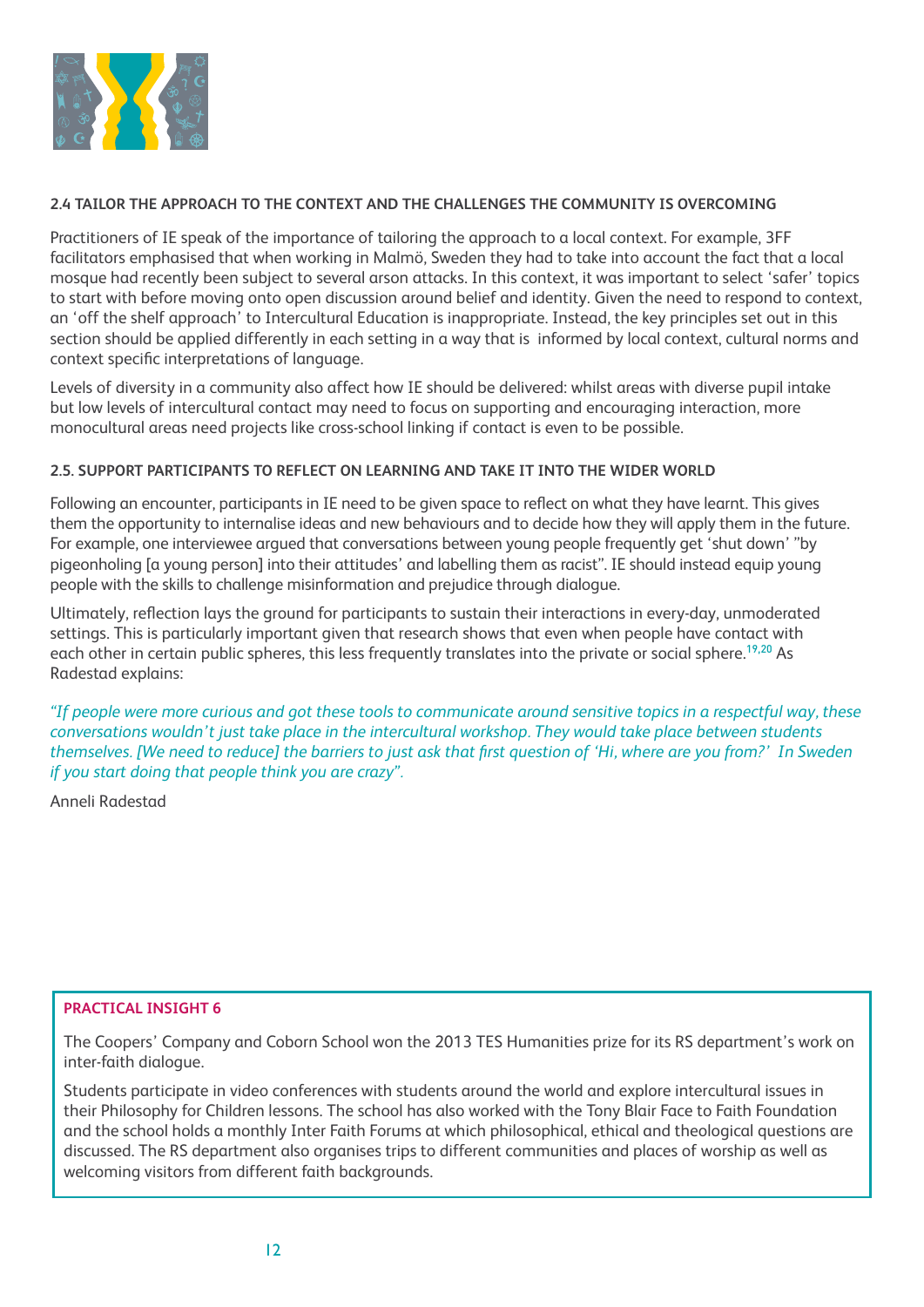

# **Part 3: Four Principles to Guide Policy**

Policymakers should act in four areas in order to support effective IE:

- 1. Move beyond multiculturalism towards interculturalism
- 2. Develop a 'tight but loose' approach that sets goals nationally but supports local solutions backed up by specialist expertise
- 3. Promote IE in schools as a way to explore difference and broaden horizons
- 4. Make IE's goals explicit and support the development of evaluation frameworks that can be used in research and good practice sharing.

#### **3.1 MOVE BEYOND MULTICULTURALISM AND TOWARDS INTERCULTURALISM**

Policy should shift from a multiculturalist emphasis on accommodating difference towards intercultural exchange, learning and mutual-respect. This would shift the agenda away from responding to or protecting specific religions and towards contact, interaction and understanding. IE can then achieve its potential as a powerful tool in fighting prejudice and religiously fuelled hatred.

*"We live in a multicultural society or a multi-faith society, but not necessarily an intercultural or an interfaith*  society, so we have potentially communities living together side by side, but how much and the nature and the *quality of the interaction that happens, can be really varied."*

Tamanda Walker

#### **3.2 DEVELOP A 'TIGHT BUT LOOSE' APPROACH THAT SETS GOALS NATIONALLY BUT SUPPORTS LOCAL SOLUTIONS BACKED UP BY SPECIALIST EXPERTISE**

A top-down prescriptive approach to intercultural education is inappropriate because it does not secure local buy-in and makes it harder to tailor the approach to local context. Therefore, whilst countries should set priorities centrally and knowledge should be mobilised nationally, local areas should have responsibility for finding solutions. This would have a number of benefits:

- Although recent education policy has in many ways sidelined local authorities, Vidhya Ramalingham of IPPR/ Institute for Strategic Dialogue argues they still retain a "place-shaping function" and a role in creating a local "sense of belonging". They are also well placed to bring stakeholders together and to use their local knowledge to broker partnerships between schools and local delivery organisations that have a proven track record.
- Locally driven solutions can focus on building community interaction in the long term which is a more effective way of reducing prejudice and the perception of threat than one off events like the Olympics<sup>21,22</sup> and the "nationally sponsored 'Community Week" proposed by the 2007 Commission on Integration and Cohesion<sup>23</sup>

#### **PRACTICAL INSIGHT 7**

International exchanges are already playing a role in sharing good practice in the sector.

Teachers from Slovakia recently came to visit 3FF in the UK for a week long study visit. The exchange included school visits, training sessions and good-practice workshops. The trip helped practitioners from both countries understand how IE might need to be adapted in different settings. Slovakian teachers explored how IE is delivered in more culturally diverse settings whilst 3FF considered how their tools might be adapted to more mono-cultural environments.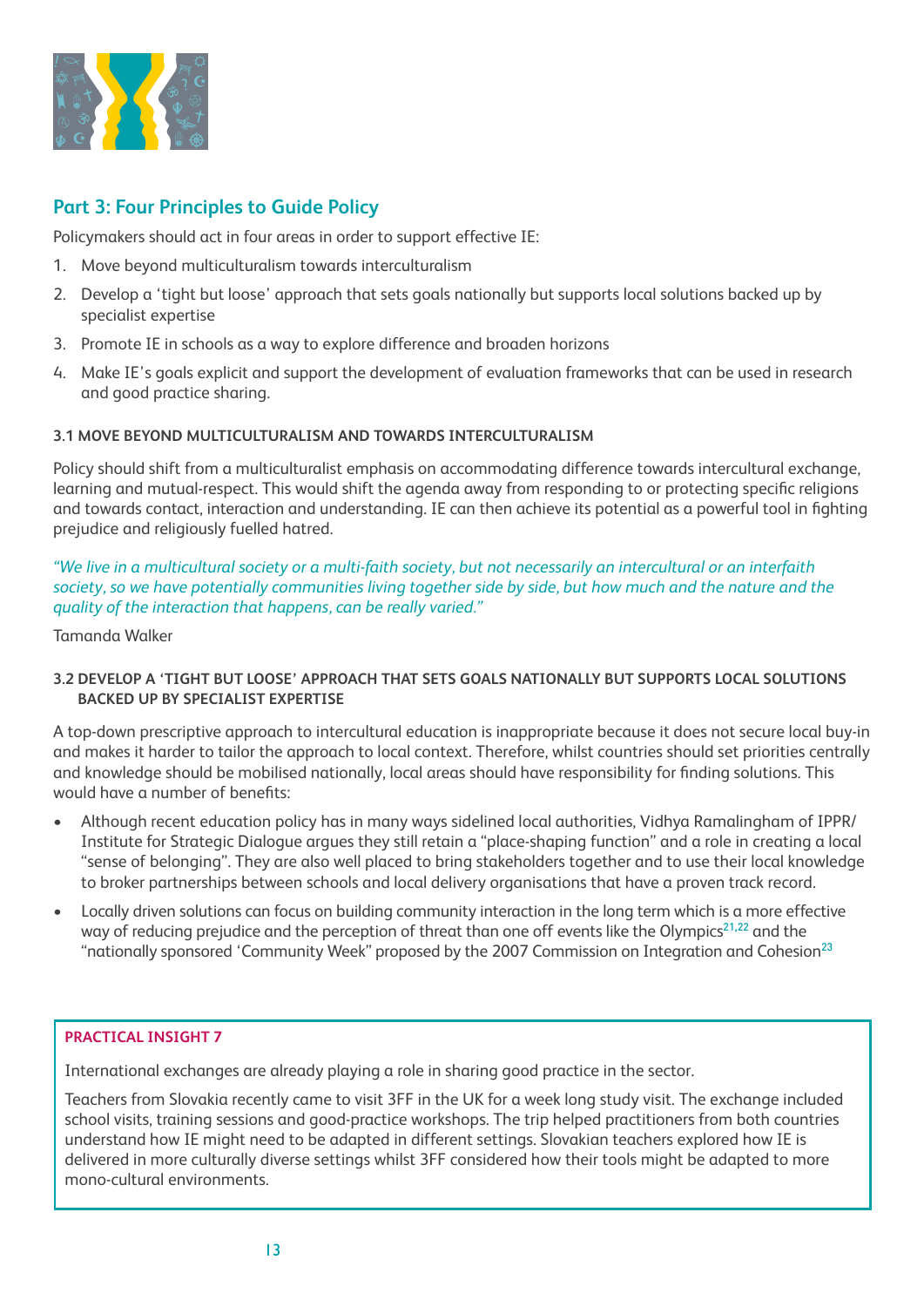

- A locally driven approach can be more responsive in times of crisis. Local Authorities can identify emerging tensions and respond so that communities are not driven apart when flashpoints occur.
- IE needs to be delivere sensitively and skillfully. Drawing on specialist expertise means that local initiatives can tap into best practice.

#### **3.3 PROMOTE IE IN SCHOOLS AS A WAY TO EXPLORE DIFFERENCE AND BROADEN HORIZONS**

All schoolchildren should have the opportunity to experience intercultural education because it has the potential to 'reduce prejudice, counter perceptions of threat and raise levels of tolerance in society'<sup>24</sup>.

As we have seen, IE should not just be seen as an element of good RE. As set out in Practical Insight 6; it should instead be addressed across the school through a mixture of off-timetable activities, cross curricula learning and community engagement.

#### **3.4 MAKE IE'S GOALS EXPLICIT AND SUPPORT THE DEVELOPMENT OF EVALUATION FRAMEWORKS THAT CAN BE USED IN RESEARCH AND GOOD PRACTICE SHARING**

Effective evaluation requires explicit goals and whilst there are numerous indicators for integration in terms of socio-economic outcomes, there are fewer for socio-cultural outcomes.

Vidhya Ramalingam describes a "need for concrete indicators and outcomes (since) this is the only way that governments are going to be willing to fund methodologies in this area".

Similarly, Broadwood notes that:

*'Measuring the impact of a service on local good relations is more problematic; it can be difficult to demonstrate the impact of a specific intervention in complex community situations. Many people said they would welcome guidance and would like easy-to-use accessible tools with clear indicators to help develop a greater understanding of the effects their work is having at a neighbourhood level.'*<sup>25</sup>

Indicators and frameworks for evaluation are therefore urgently needed in order to build the evidence base. Central government should therefore articulate a goal for IE and fund or commission an outcome framework which could be used to compare delivery organisations' work. This would facilitate value for money judgements and sharing of good practice. Whilst funding is limited in the current climate, better evaluation would ensure money was spent efficiently and impact maximised.

*"There isn't a massive evidence base for specific methodologies. We need to allow some space for innovation in this space - for testing of new methods with a strong evaluation feature that's built in"* 

Vidhya Ramalingam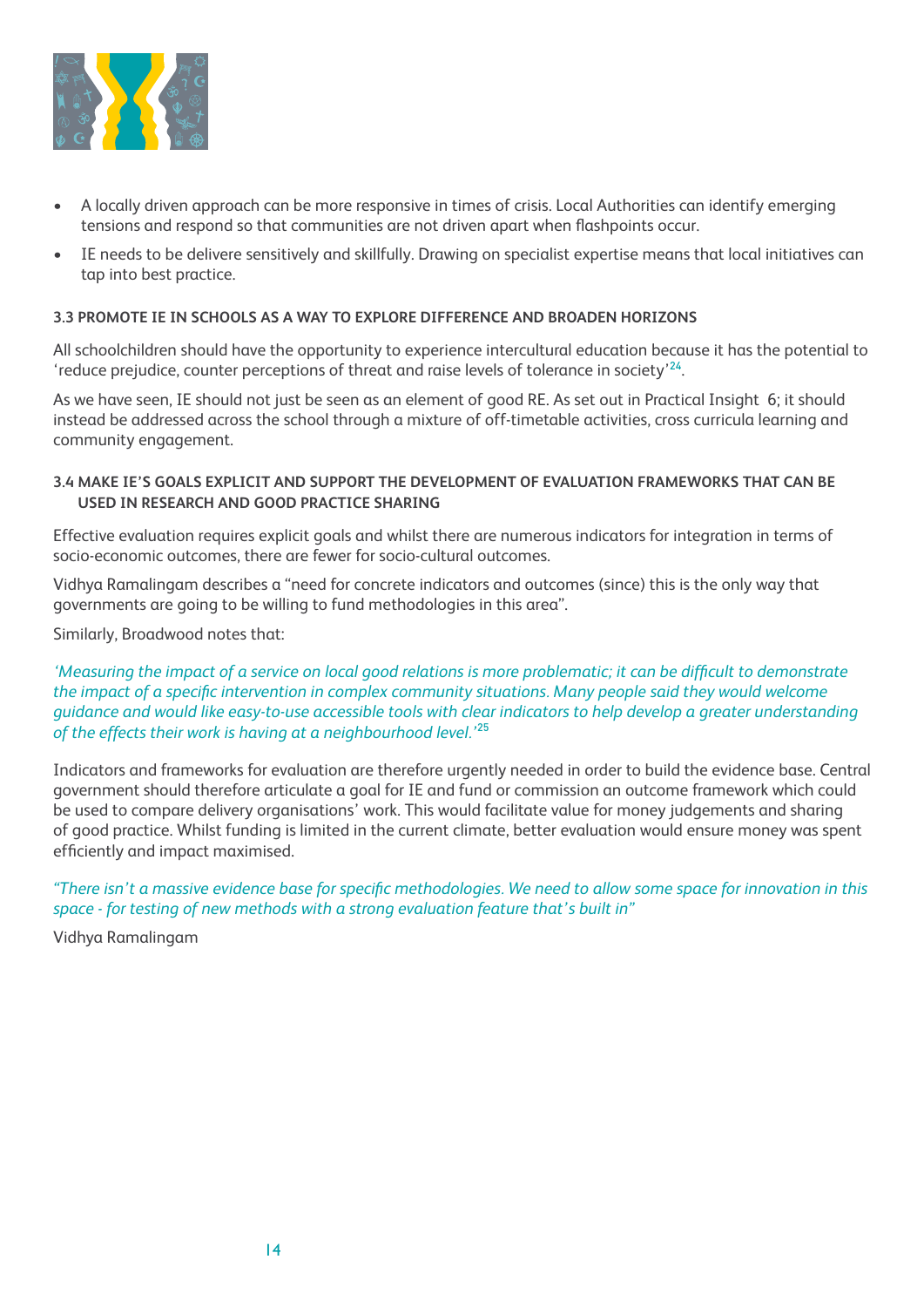

## **Afterword**

As this report has argued, there is an urgent need to promote and embed effective Intercultural Education. Using the lens of faith and belief in order to educate has great benefits, especially as the "visibility" of belief becomes increasingly apparent. There is a pressing need to promote public understanding, however an effective approach will reveal the complexity of both collective and personal identity.

The key to doing this is for government and policy professionals to work more closely with academia, schools, communities and third sector organisations in the UK and across Europe. Doing so would mean better informed decisions around religion and belief in education. We also strongly believe that there should be a focus on demonstrating the impact and effectiveness of Intercultural Education in preparing young people to thrive in a diverse society and increasingly diverse working environments.

To this end, 3FF will maintain its longstanding commitment to creating connections between individuals and organisations from different faiths, beliefs and cultures as well as by enabling learning and dialogue about lived diversity and intercultural communication. While 3FF will focus primarily on developing and delivering its workshops and training in the UK and across Europe, it will look to work further through a collective partnership approach in order to help shift perceptions, behaviours and attitudes working towards a vision of a vibrant connected and cohesive society.

The promise of effective Intercultural Education is of a more literate public where people have strong, productive, and positive relations and are better positioned to counter ignorance and hate. The perils of ignoring religion and belief, or worse, engaging with it in an unproductive and ineffective manner, are much too great. The merits of a society that is informed, as well as appreciates and learns to manage its diversity well, is one that prospers.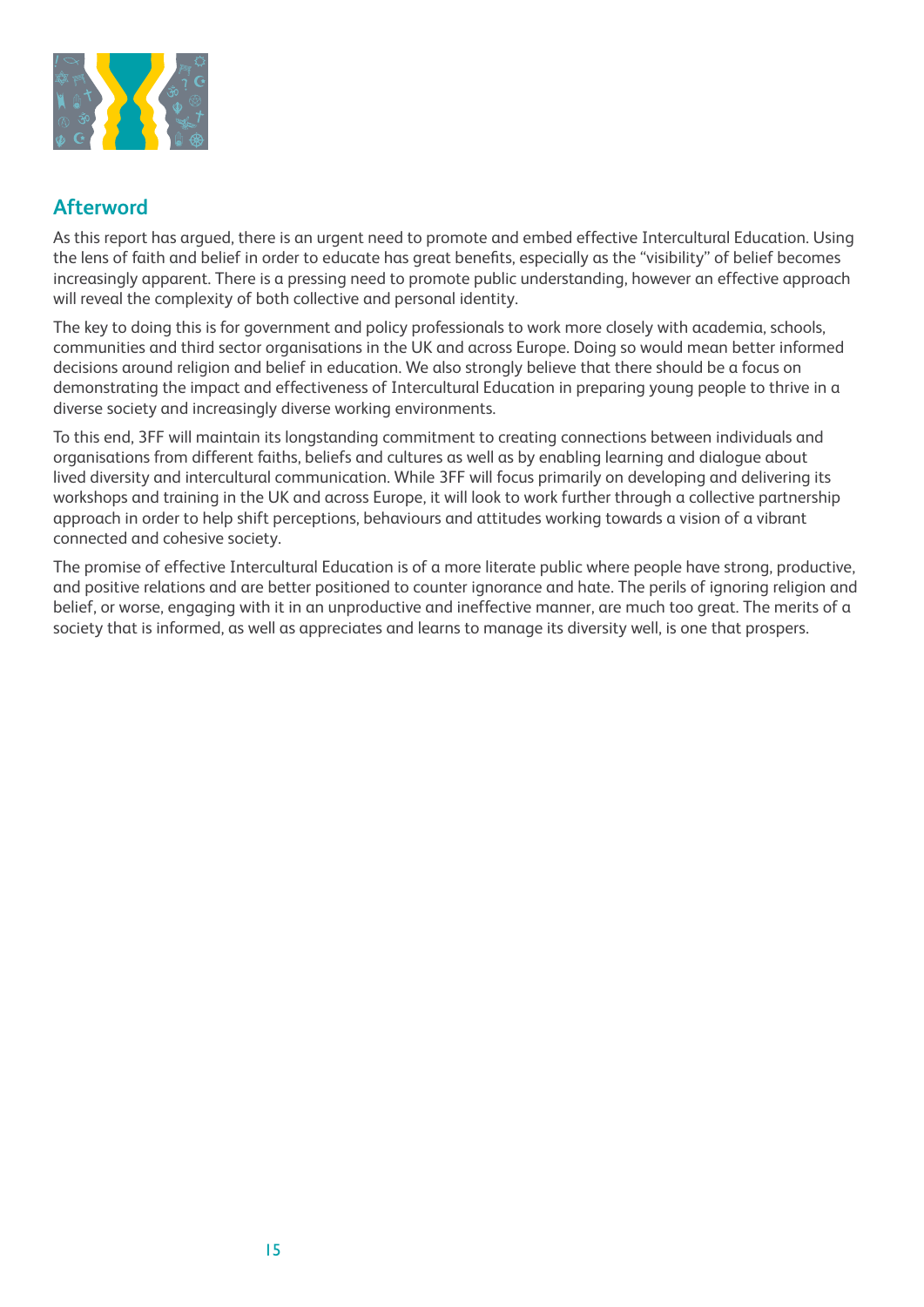

#### **REFERENCES**

<sup>1</sup>UNESCO, 2005, Convention on the Protection and Promotion of the Diversity of Cultural Expressions, Article 8

 $2$  Shaw, M., 2014, 'Beyond RE: Engaging with Lived Diversity – the Role of Intercultural Education in Schools' 3FF & Goldsmiths University p.1-2.

<sup>3</sup> Sachrajda, A. & Griffith, P., 2014, 'Shared Ground: Strategies for Living Well Together in an Era of High Immigration', IPPR, p.18

4 Burgess, 2014, "Making it happen 3: schools" in ed. Goodhart, 2014, Closing the gap between the seminar room and the wider public debate on integration… Mapping Integration.

5 Cantle T 2005 Self-segregation is still divisive The Guardian, 21 January 26

6 Johnston, R., Burgess, S., Harris, R., & Wilson, D. (2008). 'Sleep-walking towards segregation'? The changing ethnic composition of English schools, 1997–2003: an entry cohort analysis. Transactions of the Institute of British Geographers, 33(1), 73- 90.

 $7$  Harris, R., "Evidence and trends: are we becoming more integrated, more segregated or both?", in ed. Goodhart, 2014, Closing the gap between the seminar room and the wider public debate on integration… Mapping Intergration.

<sup>8</sup> Laurence, J., 2013 'Reconciling the contact and threat hypotheses: does ethnic diversity strengthen or weaken community inter-ethnic relations?', Ethnic and Racial Studies, DOI: 10.1080/01419870.2013.788727

<sup>9</sup> Social Integration Community, 2014, 'Social Integration: A Wake Up Call', p.10

<sup>10</sup> Hewstone, M., Schmid, K., "Making it happen 1: contact", in ed. Goodhart, 2014, Closing the gap between the seminar room and the wider public debate on integration… Mapping Integration, p.33

<sup>11</sup> Al Ramiah, A., & Hewstone, M. (2013). Intergroup contact as a tool for reducing, resolving, and preventing intergroup conflict: evidence, limitations, and potential. American Psychologist, 68(7), p.528

<sup>12</sup> Department for Children Schools and Families, 2007, Guidance on the Duty to Promote Community Cohesion

<sup>13</sup> Peterson, A. et al, 2014, 'Schools with Soul: A New Approach to Spiritual, Moral, Social and Cultural Education', RSA, p. 14

<sup>14</sup> Morgan, N. Secretary of State's Winter Address to Politeia, 27.01.15

<sup>15</sup> Ofsted, 2015, School Inspection Handbook

<sup>16</sup> The Key, 2015, State of Education: Survey Report, https://www.thekeysupport. com/media/filer\_public/d8/35/d8357fec-59f1-4b22-8112-cae115e80343/state-ofeducation-report-2015.pdf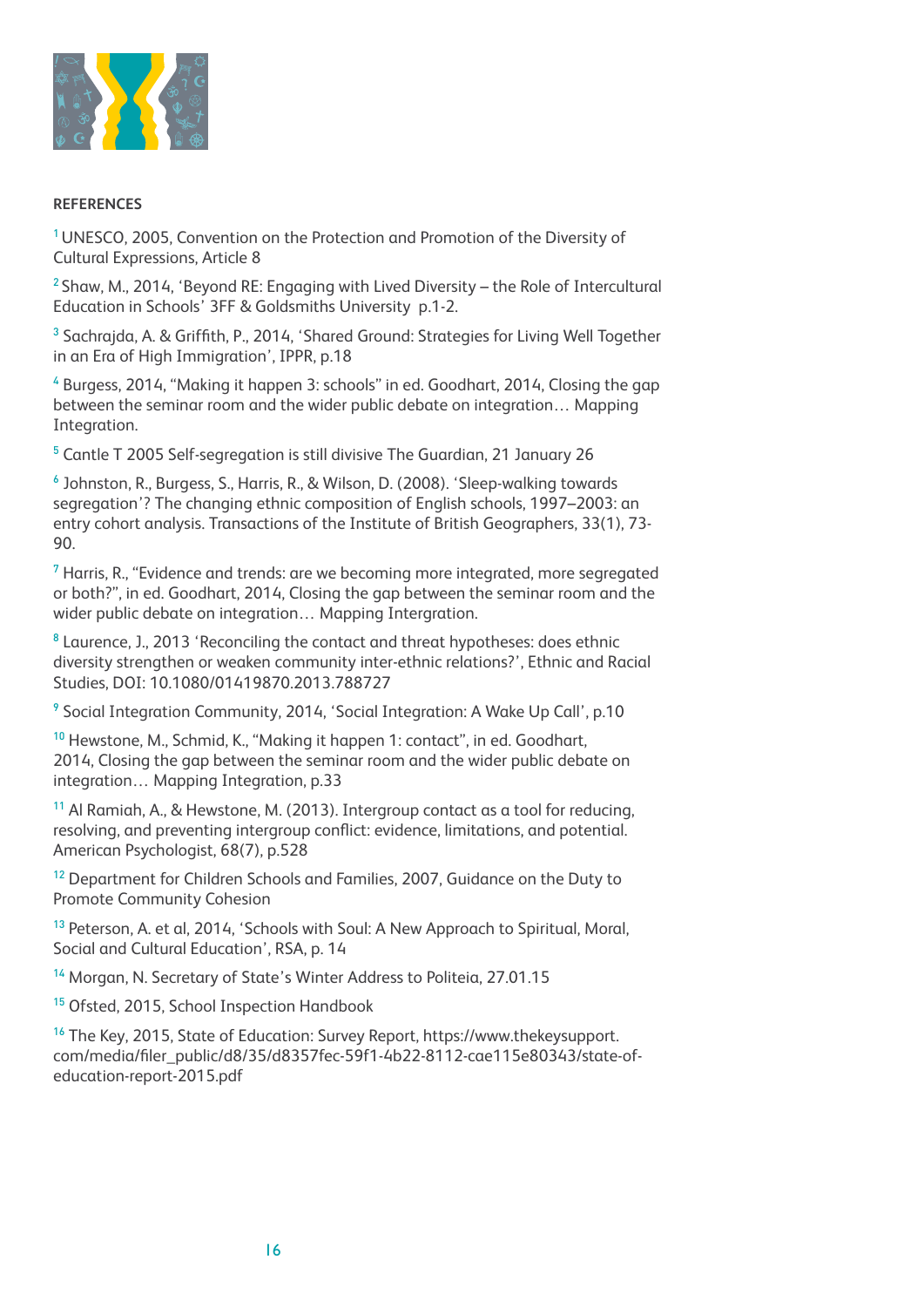

<sup>17</sup> Nye, Phillip, 'Inspections Reveal Ofsted Approach in the Wake of 'British Values', Schools Week, November 2014 http://schoolsweek.co.uk/inspections-reveal-ofstedsapproach-to-british-values-in-wake-of-trojan-horse/ [accessed 10th April 2015]

<sup>18</sup> Richardson, Hannah, 'Teachers 'Fear extremist debates in class'' BBC, April 2015, http://www.bbc.co.uk/news/education-32162012 [accessed 9th April 2015]

<sup>19</sup> Commission on Integration & Cohesion (England). (2007). Our shared future. Commission on Integration and Cohesion.

<sup>20</sup> Wessendorf, S. (2013). Commonplace diversity and the 'ethos of mixing': perceptions of difference in a London neighbourhood. Identities, 20(4), 407-422.

<sup>21</sup> Goodwin, M., 2011, 'Right Response: Understanding and Countering Populist Extremism in Europe', Chatham House, p.xiii

<sup>22</sup> Sachrajda, A. & Griffith, P., 2014, 'Shared Ground: Strategies for Living Well Together in an Era of High Immigration', IPPR, p.64

<sup>23</sup> Commission on Integration & Cohesion (England). (2007). Our shared future. Commission on Integration and Cohesion.

<sup>24</sup> Goodwin, M., 2011 'Right Response: Understanding and Countering Populist Extremism in Europe', Chatham House, September, p.xiii

<sup>25</sup> Broadwood, J., 2014 'The Untold Story of Good Relations: Building a Coalition of Voice and Influence', Talk for a Change, p. 10